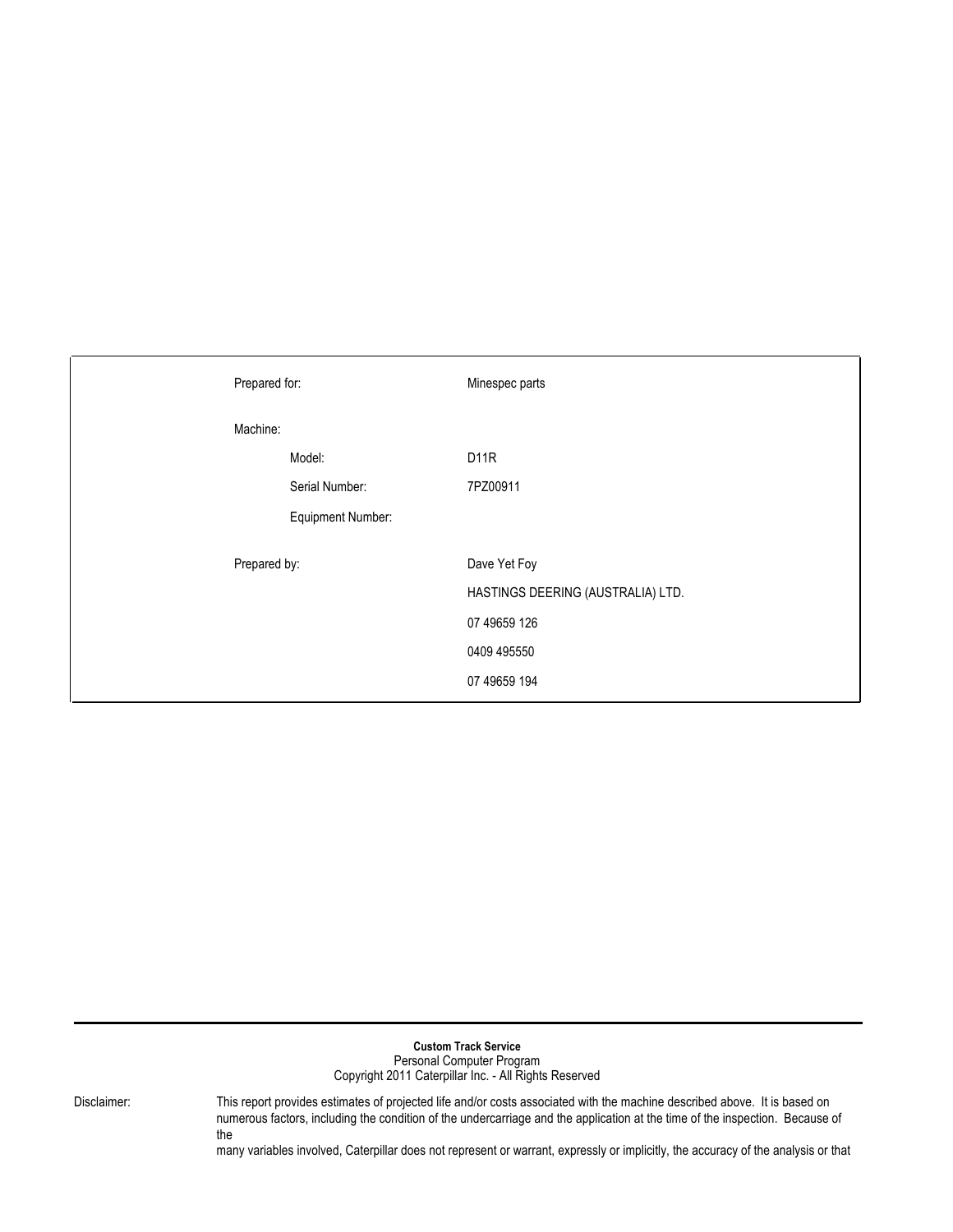HASTINGS DEERING (AUSTRALIA)

## Custom Track Service **Percent Worn**

 $\frac{1}{2}$ 

| Dave Yet Foy<br>Prepared for:<br>Prepared by:<br>Minespec parts<br>07 49659 126<br>Phone Number:<br><b>Inspection Date:</b><br><b>D11R</b><br>35,970<br>Model:<br><b>Hour Meter Reading:</b><br>93<br><b>Next Inspection Date:</b><br>Caterpillar<br><b>Manufacturer:</b><br><b>Hours Per Week:</b><br>7PZ00911<br><b>Next Inspection Hours:</b><br><b>Serial Number:</b><br><b>Odometer Reading:</b><br><b>Forward Odometer Reading:</b><br><b>Last Service Date:</b><br><b>Equipment Number:</b><br><b>Reverse Odometer Reading:</b><br>C221<br><b>Underfoot Conditions</b><br><b>Undercarriage Code:</b><br><b>MINESPEC</b><br><b>Job Site:</b><br>Caterpillar<br>Impact:<br><b>Link Manufacturer:</b><br>Left<br>Right<br>Caterpillar<br><b>Roller Manufacturer:</b><br>Abrasion: |                     |            |  |  |  |  |  |  |  |  |
|---------------------------------------------------------------------------------------------------------------------------------------------------------------------------------------------------------------------------------------------------------------------------------------------------------------------------------------------------------------------------------------------------------------------------------------------------------------------------------------------------------------------------------------------------------------------------------------------------------------------------------------------------------------------------------------------------------------------------------------------------------------------------------------|---------------------|------------|--|--|--|--|--|--|--|--|
|                                                                                                                                                                                                                                                                                                                                                                                                                                                                                                                                                                                                                                                                                                                                                                                       |                     |            |  |  |  |  |  |  |  |  |
|                                                                                                                                                                                                                                                                                                                                                                                                                                                                                                                                                                                                                                                                                                                                                                                       |                     |            |  |  |  |  |  |  |  |  |
|                                                                                                                                                                                                                                                                                                                                                                                                                                                                                                                                                                                                                                                                                                                                                                                       |                     | 17/05/2016 |  |  |  |  |  |  |  |  |
|                                                                                                                                                                                                                                                                                                                                                                                                                                                                                                                                                                                                                                                                                                                                                                                       |                     | 17/05/2016 |  |  |  |  |  |  |  |  |
|                                                                                                                                                                                                                                                                                                                                                                                                                                                                                                                                                                                                                                                                                                                                                                                       |                     |            |  |  |  |  |  |  |  |  |
|                                                                                                                                                                                                                                                                                                                                                                                                                                                                                                                                                                                                                                                                                                                                                                                       |                     | 01/04/2011 |  |  |  |  |  |  |  |  |
|                                                                                                                                                                                                                                                                                                                                                                                                                                                                                                                                                                                                                                                                                                                                                                                       |                     |            |  |  |  |  |  |  |  |  |
|                                                                                                                                                                                                                                                                                                                                                                                                                                                                                                                                                                                                                                                                                                                                                                                       |                     | Moderate   |  |  |  |  |  |  |  |  |
| <b>Track Sag:</b>                                                                                                                                                                                                                                                                                                                                                                                                                                                                                                                                                                                                                                                                                                                                                                     |                     | Moderate   |  |  |  |  |  |  |  |  |
| Caterpillar<br><b>Idler Manufacturer:</b><br>Moisture:                                                                                                                                                                                                                                                                                                                                                                                                                                                                                                                                                                                                                                                                                                                                |                     | Moderate   |  |  |  |  |  |  |  |  |
| <b>Hour Meter Works:</b><br>Packing:<br>Yes<br><b>Frame Extension:</b><br>139.95<br>139.95                                                                                                                                                                                                                                                                                                                                                                                                                                                                                                                                                                                                                                                                                            |                     | Moderate   |  |  |  |  |  |  |  |  |
| <b>Bushing Allowable Wear:</b><br>Maximum:<br>198.12                                                                                                                                                                                                                                                                                                                                                                                                                                                                                                                                                                                                                                                                                                                                  | Greater             |            |  |  |  |  |  |  |  |  |
| Greater<br><b>Link Allowable Wear:</b><br>Dry Joints:                                                                                                                                                                                                                                                                                                                                                                                                                                                                                                                                                                                                                                                                                                                                 |                     |            |  |  |  |  |  |  |  |  |
| <b>Status</b><br><b>Hours On Wear</b><br>Date Installed<br><b>SMU Installed</b><br><b>Measurement</b>                                                                                                                                                                                                                                                                                                                                                                                                                                                                                                                                                                                                                                                                                 | <b>Percent Worn</b> |            |  |  |  |  |  |  |  |  |
| Surface<br>(mm)<br><b>Tool Used</b><br><b>Position</b>                                                                                                                                                                                                                                                                                                                                                                                                                                                                                                                                                                                                                                                                                                                                |                     |            |  |  |  |  |  |  |  |  |
| Left<br>Right<br>Right<br>Left<br><b>Right</b><br>Left<br>Left<br>Right<br>Left<br>Right                                                                                                                                                                                                                                                                                                                                                                                                                                                                                                                                                                                                                                                                                              | Left                | Right      |  |  |  |  |  |  |  |  |
| <b>LINKS</b><br>6T8049<br>Sections:<br>Track Group:<br>2157495<br>Link Assembly:<br>41                                                                                                                                                                                                                                                                                                                                                                                                                                                                                                                                                                                                                                                                                                |                     | 2157494    |  |  |  |  |  |  |  |  |
| Replaced Replaced 01/04/2011 01/04/2011<br>11,000<br>11,000<br>24,970<br>24,970<br>50.04<br>Ultrasonic<br>50.80                                                                                                                                                                                                                                                                                                                                                                                                                                                                                                                                                                                                                                                                       | 54 %                | 48 %       |  |  |  |  |  |  |  |  |
|                                                                                                                                                                                                                                                                                                                                                                                                                                                                                                                                                                                                                                                                                                                                                                                       |                     |            |  |  |  |  |  |  |  |  |
| <b>BUSHINGS</b><br>2157493<br>Bushing - Sealed and Lubricated<br>01/04/2011 01/04/2011                                                                                                                                                                                                                                                                                                                                                                                                                                                                                                                                                                                                                                                                                                |                     |            |  |  |  |  |  |  |  |  |
| Replaced Replaced<br>11,000<br>24,970<br>24,970<br>11,000<br>Tape<br>Internal<br>Replaced Replaced 01/04/2011 01/04/2011<br>11,000<br>24,970<br>24,970<br>16.00<br>15.49                                                                                                                                                                                                                                                                                                                                                                                                                                                                                                                                                                                                              | 57 %                | 62 %       |  |  |  |  |  |  |  |  |
| 11,000<br>External<br>Ultrasonic                                                                                                                                                                                                                                                                                                                                                                                                                                                                                                                                                                                                                                                                                                                                                      |                     |            |  |  |  |  |  |  |  |  |
| Master Shoes:<br><b>SHOES</b><br>1534874<br>1534875<br>Shoe - Extreme Service<br>Width:                                                                                                                                                                                                                                                                                                                                                                                                                                                                                                                                                                                                                                                                                               | 711.20 (mm)         |            |  |  |  |  |  |  |  |  |
| Replaced Replaced 01/04/2011 01/04/2011<br>97.28<br>11,000<br>11,000<br>24,970<br>98.04<br>24,970<br>Ultrasonic                                                                                                                                                                                                                                                                                                                                                                                                                                                                                                                                                                                                                                                                       | 44 %                | 43 %       |  |  |  |  |  |  |  |  |
|                                                                                                                                                                                                                                                                                                                                                                                                                                                                                                                                                                                                                                                                                                                                                                                       |                     |            |  |  |  |  |  |  |  |  |
| <b>IDLERS</b><br>Idler - Conventional<br>Front:<br>Rear:                                                                                                                                                                                                                                                                                                                                                                                                                                                                                                                                                                                                                                                                                                                              |                     |            |  |  |  |  |  |  |  |  |
| 01/04/2011 01/04/2011<br>11,000<br>24,970<br>24,970<br>23.88<br>Depth Gauge<br>34.04<br>Original<br>Original<br>11,000<br>Front                                                                                                                                                                                                                                                                                                                                                                                                                                                                                                                                                                                                                                                       | 92 %                | 32 %       |  |  |  |  |  |  |  |  |
| 01/04/2011 01/04/2011<br>24,970<br>24,970<br>33.02<br>24.89<br>Rear<br>Original<br>11,000<br>11,000<br>Depth Gauge<br>Original                                                                                                                                                                                                                                                                                                                                                                                                                                                                                                                                                                                                                                                        | 88 %                | 40 %       |  |  |  |  |  |  |  |  |
| <b>CARRIER ROLLERS</b><br>Carrier Roller - Conventional                                                                                                                                                                                                                                                                                                                                                                                                                                                                                                                                                                                                                                                                                                                               |                     |            |  |  |  |  |  |  |  |  |
| 01/04/2011 01/04/2011<br>24,970<br>52.32<br>11,000<br>24,970<br>Ultrasonic<br>57.91<br>Front<br>Original<br>11,000<br>Original                                                                                                                                                                                                                                                                                                                                                                                                                                                                                                                                                                                                                                                        | 44 %                | 62 %       |  |  |  |  |  |  |  |  |
|                                                                                                                                                                                                                                                                                                                                                                                                                                                                                                                                                                                                                                                                                                                                                                                       |                     |            |  |  |  |  |  |  |  |  |
| <b>TRACK ROLLERS</b>                                                                                                                                                                                                                                                                                                                                                                                                                                                                                                                                                                                                                                                                                                                                                                  |                     |            |  |  |  |  |  |  |  |  |
| Single Flange:<br>Double Flange:                                                                                                                                                                                                                                                                                                                                                                                                                                                                                                                                                                                                                                                                                                                                                      |                     |            |  |  |  |  |  |  |  |  |
| L R                                                                                                                                                                                                                                                                                                                                                                                                                                                                                                                                                                                                                                                                                                                                                                                   | 11 %                | 30 %       |  |  |  |  |  |  |  |  |
| 01/04/2011 01/04/2011<br>Front S<br>S<br>62.23<br>11,000<br>68.33<br>Original<br>11,000<br>24,970<br>24,970<br>Original<br>Ultrasonic                                                                                                                                                                                                                                                                                                                                                                                                                                                                                                                                                                                                                                                 |                     |            |  |  |  |  |  |  |  |  |
| 01/04/2011 01/04/2011<br>S<br>$\mathsf S$<br>Original<br>11,000<br>24,970<br>24,970<br>Original<br>11,000<br>62.99<br>66.55<br>Ultrasonic<br>2                                                                                                                                                                                                                                                                                                                                                                                                                                                                                                                                                                                                                                        | 17 %                | 28 %       |  |  |  |  |  |  |  |  |
| 3<br>01/04/2011 01/04/2011<br>D D<br>Original<br>11,000<br>24,970<br>51.05<br>59.94<br>Original<br>24,970<br>Ultrasonic<br>11,000                                                                                                                                                                                                                                                                                                                                                                                                                                                                                                                                                                                                                                                     | 69%                 | 34 %       |  |  |  |  |  |  |  |  |
| 01/04/2011 01/04/2011<br>4<br>Original<br>Original<br>11,000<br>51.56<br>D D<br>24,970<br>24,970<br>Ultrasonic<br>51.56<br>11,000                                                                                                                                                                                                                                                                                                                                                                                                                                                                                                                                                                                                                                                     | 68 %                | 68 %       |  |  |  |  |  |  |  |  |
| 01/04/2011 01/04/2011<br>11,000<br>62.99<br>5<br>D D<br>Original<br>Original<br>24,970<br>24,970<br>Ultrasonic<br>60.20<br>11,000                                                                                                                                                                                                                                                                                                                                                                                                                                                                                                                                                                                                                                                     | 19 %                | 32 %       |  |  |  |  |  |  |  |  |
| 01/04/2011 01/04/2011<br>D D<br>Original<br>11,000<br>24,970<br>24,970<br>65.53<br>59.94<br>6<br>Original<br>11,000<br>Ultrasonic                                                                                                                                                                                                                                                                                                                                                                                                                                                                                                                                                                                                                                                     | 7 %                 | 34 %       |  |  |  |  |  |  |  |  |
| 01/04/2011 01/04/2011<br>s s<br>11,000<br>24,970<br>57.66<br>59.94<br>Original<br>Original<br>11,000<br>24,970<br>Ultrasonic<br>7                                                                                                                                                                                                                                                                                                                                                                                                                                                                                                                                                                                                                                                     | 45 %                | 38 %       |  |  |  |  |  |  |  |  |
| 01/04/2011 01/04/2011<br>S<br>11,000<br>8<br>$\mathsf{S}$<br>24,970<br>24,970<br>61.00<br>61.98<br>Original<br>Original<br>11,000<br>Ultrasonic                                                                                                                                                                                                                                                                                                                                                                                                                                                                                                                                                                                                                                       | 34 %                | 31 %       |  |  |  |  |  |  |  |  |
| Swapped<br>---<br>---<br>---<br>---<br>---<br>---<br>---                                                                                                                                                                                                                                                                                                                                                                                                                                                                                                                                                                                                                                                                                                                              | 50 %                | 43 %       |  |  |  |  |  |  |  |  |
|                                                                                                                                                                                                                                                                                                                                                                                                                                                                                                                                                                                                                                                                                                                                                                                       |                     |            |  |  |  |  |  |  |  |  |
| <b>SPROCKETS</b><br>First:<br>Second:                                                                                                                                                                                                                                                                                                                                                                                                                                                                                                                                                                                                                                                                                                                                                 |                     |            |  |  |  |  |  |  |  |  |
| 01/04/2011 01/04/2011<br>Original<br>11,000<br>11,000<br>24,970<br>24,970<br>356.11<br>356.11<br>Original<br>Tape                                                                                                                                                                                                                                                                                                                                                                                                                                                                                                                                                                                                                                                                     | 3%                  | 3%         |  |  |  |  |  |  |  |  |
|                                                                                                                                                                                                                                                                                                                                                                                                                                                                                                                                                                                                                                                                                                                                                                                       |                     |            |  |  |  |  |  |  |  |  |
| <b>LINK ROLLER SYSTEM</b><br>Worst<br>---<br>---<br>---<br>---<br>---<br>---<br>---<br>---<br>---<br>---<br>---                                                                                                                                                                                                                                                                                                                                                                                                                                                                                                                                                                                                                                                                       | 62 %                | 58 %       |  |  |  |  |  |  |  |  |